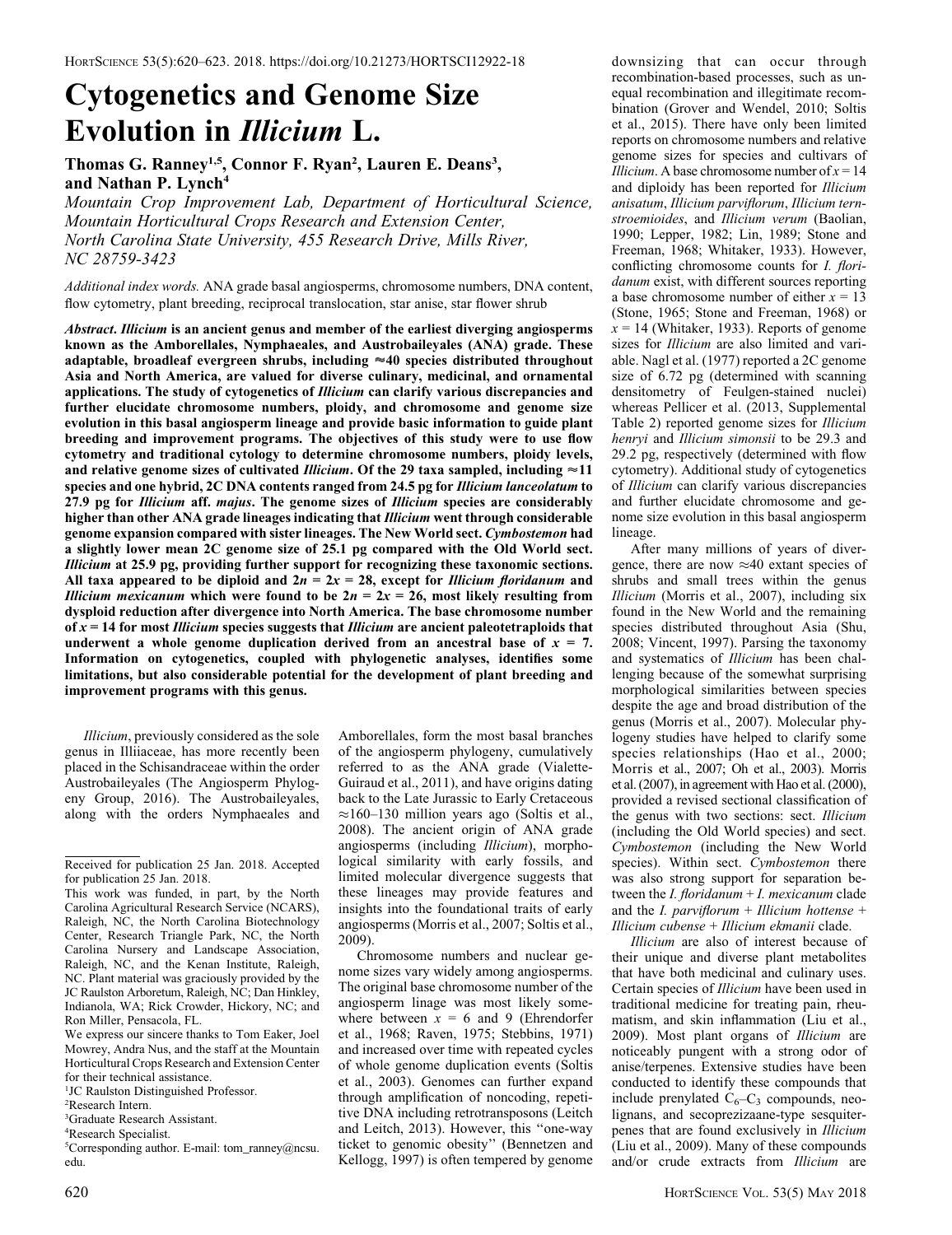biologically active and demonstrate antibacterial, anticancer, anti-inflammatory, antioxidant, antiviral (antiHIV), insecticidal, neurotoxic, neurotrophic, and phytotoxic activities (Liu et al., 2009). Illicium verum is of importance as a crop and the seedpods are well known in kitchens as the spice star anise (not to be confused with other species, which have a similar appearance and can be toxic). However, most I. verum grown as a crop is used as a source of shikimic acid and is the primary ingredient in the antiflu medication oseltamivir phosphate, sold as Tamiflu (Wang et al., 2011).

Illicium have a suite of desirable ornamental qualities that make them valuable as nursery and landscape crops. Many species have attractive, tropical-looking evergreen leaves and distinctive showy flowers in whites, pinks, and reds in spring and summer/fall. They are also broadly adaptable with some taxa being cold hardy to USDA zone 6, tolerant of shady and wet sites (Griffin et al., 2004), and resistant to many diseases and pests, most notably deer. Nonetheless, Illicium are relatively uncommon in American landscapes and few cultivars exist for taxa beyond the three North American native species, I. floridanum, I. mexicanum, and I. parviflorum, and the Asian I. anisatum. Fewer interspecific hybrids exist and only I. floridanum  $\times$  I. mexicanum selections are currently available in the horticultural trade. Additional data on cytogenetics, including chromosome numbers and ploidy, of taxa in this genus would provide basic information to better enable plant breeding and improvement programs.

The objectives of this study were to determine chromosome numbers, ploidy levels, and relative genome sizes of cultivated Illicium taxa to gain further insights into the evolution, systematics, and the potential for interspecific hybridization.

#### Materials and Methods

Cytology. Chromosome counts were determined for six species representing major phylogenetic clades and sub-clades (Morris et al., 2007; Oh et al., 2003) to verify chromosome numbers and to calibrate genomes size measurements with ploidy levels. Actively growing root tips were excised and placed in a mixture of 4 mM 8-hydroxyquinoline and 0.249 mM cycloheximide for 3 h at room temperature and then three to five additional hours in the dark at  $4^{\circ}$ C. Roots were placed into 3 mL of Carnoy's solution (six 95% ethanol: three chloroform: one glacial acetic acid by volume) until the following morning, when the roots were stored in 70% ethanol. Fixed roots were hydrolyzed in a 3:1 95% ethanol: 12 M HCl solution for  $\approx 6-15$  min. Illicium anisatum Crowder  $#2$  (2007-117) and *I. floridanum* 'Swamp Hobbit' (2009-148) were then stained with a modified carbol fuchsin stain for at least 5 min (Kao, 1975). Because of poor staining with carbol fuchsin, I. henryi (1996-039), I. parviflorum 'Forest Green' (1998-329), I. mexicanum 'Aztec Fire'

(1996-041), and I. verum (2007-063) were stained with 1% acetocarmine stain for at least 5 min after which the root tips were sectioned onto a slide with a drop of stain, overlaid with a cover slip, and heated warm to the touch (Singh, 2003). Root tips were squashed underneath a cover slip on a microscope slide, and chromosomes were counted under oil immersion at  $\times$ 1000 magnification.

Flow cytometry. Relative 2C genome sizes were determined using a flow cytometer (Partec PA-II; Partec, Münster, Germany). Leaf tissue from 29 Illicium taxa was obtained from the JC Raulston Arboretum, Raleigh, NC; Mountain Crop Improvement Laboratory, Mills River, NC; Dan Hinkley, Indianola, WA; and Ken Cox and Steve Hootman, Federal Way, WA (Table 1). Young leaf tissue of Illicium samples and an internal standard [Pisum sativum 'Ctirad' 2C DNA = 8.76 pg (Greilhuber et al., 2007)] were finely chopped together using a razor blade in a petri dish containing  $400 \mu L$  of nuclei extraction buffer (CyStain ultraviolet Precise P Nuclei Extraction Buffer; Sysmex Partec, Görlitz, Germany). The chopped sample and internal standard were then filtered through a 50-µm nylon mesh filter into a test tube and stained with  $1600 \mu L$  of 4', 6-diamidino-2-phenylindole (DAPI) staining buffer (Cystain ultraviolet Precise P Staining Buffer; Sysmex Partec) immediately before analysis. The flow cytometer was used to process the stained nuclei, with at least 3000 counts per subsample, two subsamples per taxon, and a CV less than 5% where possible.

Table 1. Relative 2C genome sizes for Illicium taxa.

| Source <sup>z</sup> | Accession                  | Taxon                                                                     | Relative 2C genome size $\pm$ sE (pg) <sup>y</sup> |
|---------------------|----------------------------|---------------------------------------------------------------------------|----------------------------------------------------|
| sect. Cymbostemon   |                            |                                                                           | $25.13 \pm 0.15$ a                                 |
| <b>MCIL</b>         | 2015-128                   | Illicium floridanum 'Breezy Hill'                                         | $25.22 \pm 0.50$                                   |
| <b>MCIL</b>         | 1998-595                   | I. floridanum 'Halley's Comet'                                            | $24.74 \pm 0.00$                                   |
| <b>JCRA</b>         | 001113                     | I. floridanum 'Jo's Variegated'                                           | $24.54 \pm 0.13$                                   |
| <b>JCRA</b>         | 950630                     | I. floridanum 'Semmes'                                                    | $25.00 \pm 0.07$                                   |
| <b>MCIL</b>         | 1998-596                   | I. floridanum 'Semmes'                                                    | $24.65 \pm 0.11$                                   |
| <b>MCIL</b>         | 2009-148                   | I. floridanum 'Swamp Hobbit'                                              | $24.87 \pm 0.25$                                   |
| <b>MCIL</b>         | 2007-224                   | I. floridanum 'Thayer's Choice'                                           | $25.01 \pm 0.57$                                   |
| <b>MCIL</b>         | 2015-022                   | I. floridanum 'Zodiac'                                                    | $25.01 \pm 0.60$                                   |
| <b>JCRA</b>         | xx0685                     | I. floridanum f. album                                                    | $25.96 \pm 0.49$                                   |
| <b>MCIL</b>         | 1996-041                   | Illicium mexicanum 'Aztec Fire'                                           | $25.48 \pm 0.06$                                   |
| <b>MCIL</b>         | 1998-600                   | <i>I. mexicanum</i> $\times$ <i>floridanum</i> 'Woodland Ruby'            | $24.08 \pm 0.51$                                   |
| <b>JCRA</b>         | 130079                     | Illicium parviflorum 'Florida Sunshine'                                   | $25.66 \pm 0.50$                                   |
| <b>MCIL</b>         | 1998-329                   | I. parviflorum 'Forest Green'                                             | $24.84 \pm 0.43$                                   |
| <b>JCRA</b>         | 970678                     | I. parviflorum 'Forest Green'                                             | $26.05 \pm 0.29$                                   |
| <b>JCRA</b>         | 970796                     | I. parviflorum small leaf                                                 | $25.82 \pm 0.06$                                   |
| sect. Illicium      |                            | $25.85 \pm 0.24$ b                                                        |                                                    |
| <b>JCRA</b>         | 070640                     | <i>Illicium anisatum</i> 'Murasaki-no-sato'                               | $26.10 \pm 0.06$                                   |
| <b>JCRA</b>         | 011786                     | I. anisatum 'Pink Stars'                                                  | $26.40 \pm 0.07$                                   |
| <b>JCRA</b>         | 140326                     | <i>I. anisatum</i> White Margined                                         | $26.47 \pm 0.27$                                   |
| <b>MCIL</b>         | 1996-039                   | Illicium henryi                                                           | $25.39 \pm 0.03$                                   |
| <b>JCRA</b>         | 110017                     | Illicium jiadifengpi                                                      | $25.15 \pm 0.03$                                   |
| <b>MCIL</b>         | 1998-597                   | Illicium lanceolatum                                                      | $24.46 \pm 0.10$                                   |
| <b>JCRA</b>         | 150385                     | Illicium aff. majus                                                       | $27.87 \pm 0.40$                                   |
| DH                  | <b>DJHV 8032</b>           | <i>Illicium merrillianum</i> (wild collected from North Vietnam)          | $26.16 \pm 0.29$                                   |
| <b>MCIL</b>         | H <sub>2007</sub> -146-001 | Illicium simonsii                                                         | $25.92 \pm 0.49$                                   |
| <b>MCIL</b>         | H2007-147-004              | I. simonsii                                                               | $26.08 \pm 0.17$                                   |
| <b>MCIL</b>         | 2007-063                   | Illicium verum                                                            | $24.89 \pm 0.02$                                   |
| <b>MCIL</b>         | 2001-134                   | Illicium wardii                                                           | $24.91 \pm 0.15$                                   |
| <b>KCSH</b>         | KCSH#0374                  | <i>Illicium griffithii</i> (wild collected from Arunachal Pradesh, India) | $25.39 \pm 0.41$                                   |
| DH                  | DJHM 13141                 | <i>Illicium</i> sp. (wild collected from North Myanmar)                   | $26.68 \pm 0.16$                                   |

z DH = Dan Hinkley, Indianola, WA; JCRA = JC Raulston Arboretum, Raleigh, NC; KCSH = Ken Cox and Steve Hootman, Federal Way, WA; and MCIL = Mountain Crop Improvement Laboratory, Mills River, NC.

Y Overall means for sect. Cymbostemon (25.13 pg) (a) and sect. Illicium (25.85 pg) (b) were significantly different at  $P \le 0.01$ .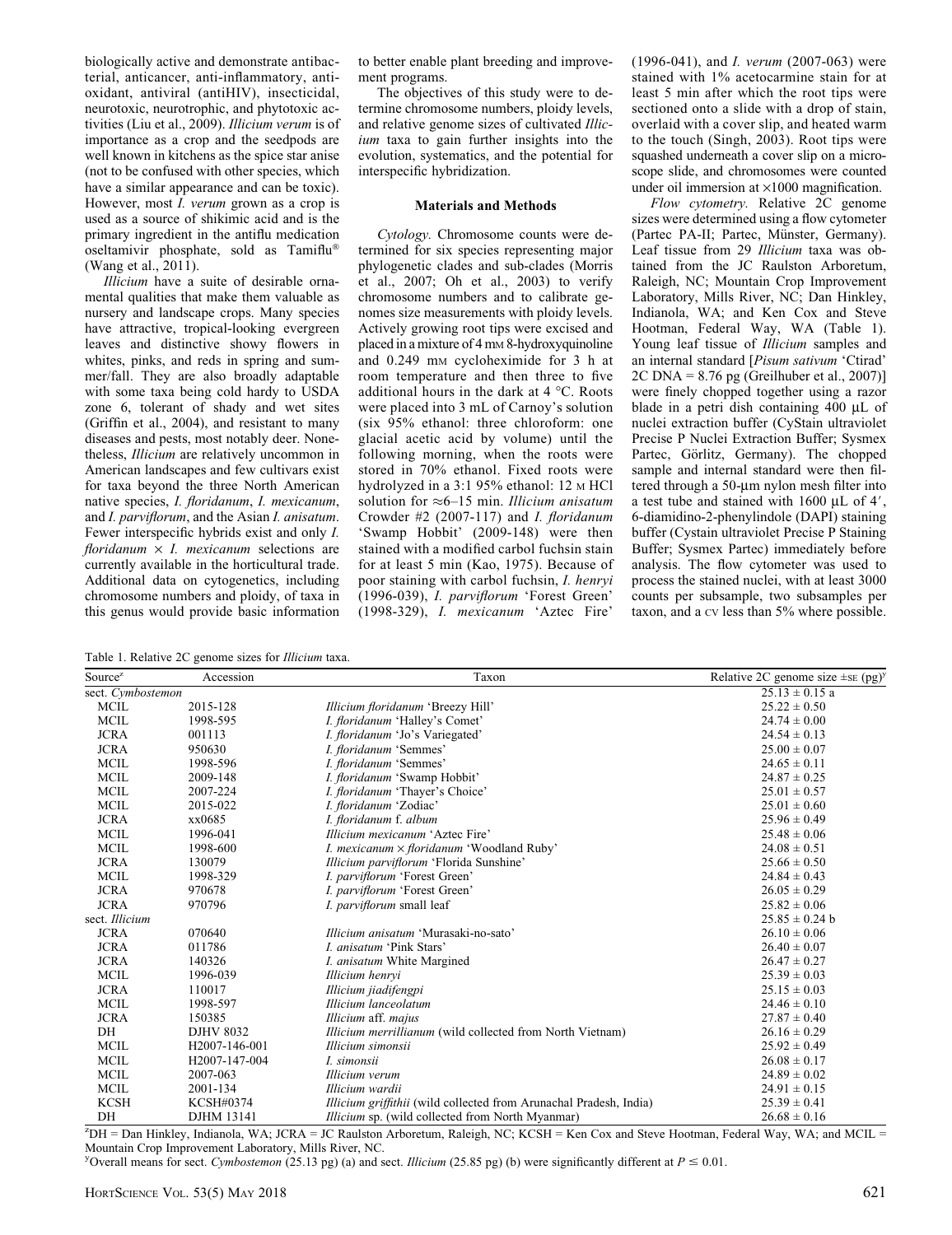Genome size (2C) of samples was calculated as:  $2C$  = genome size of standard  $\times$  (mean fluorescence value of sample  $\div$  mean florescence value of standard). The experimental design was completely randomized.

Data for 2C genome sizes were subjected to analysis of variance as a function of taxonomic sections (sect. Cymbostemon and sect. Illicium) and representative species of clades within sect. Cymbostemon  $[(I.$  floridanum + I. mexicanum) and (I. parviflorum)] (Proc GLM; SAS Version 9.2; SAS Inst., Cary, NC).

### Results and Discussion

Chromosome counts of accessions of llicium sect. Illicium taxa, including I. anisatum, I. verum, and I. henryi (Fig. 1A–C), were  $2n = 2x = 28$ . Although, chromosome counts have not been reported previously for I. henryi, these results are consistent with prior reports for I. anisatum and I. verum (Baolian, 1990; Whitaker, 1933). Chromosome counts for Illicum sect. Cymbostemon were more variable. Illicium parviflorum (Fig. 1D), was found to be  $2n = 2x = 28$ , substantiating

reports by Stone and Freeman (1968). However, both I. floridanum 'Swamp Hobbit' and I. mexicanum 'Aztec Fire' were found to have a reduced chromosome number of  $2n = 2x =$ 26 (Fig. 1E–F). This reduced chromosome number is newly reported for I. mexicanum, but in agreement with counts by Stone and Freeman (1968) for *I. floridanum*, and further suggests that counts of  $2n = 2x = 28$  for I. floridanum by Whitaker (1933) were in error. The reduced base chromosome number for I. floridanum and I. mexicanum relative to other Illicium is consistent with the phylogenetic work of Morris et al. (2007), who found these two species to form a separate clade from other Illicium within sect. Cymbostemon. Interestingly, these two species also share ligulate tepals that are unique within this section (Morris et al., 2007).

The base chromosome number of  $x = 14$ for most *Illicium* species supports the supposition that *Illicium* are ancient paleotetraploids that underwent a whole genome duplication derived from an ancestral base of  $x = 7$ . Because of the similar ploidy of all modern Illicium, this suggests that the duplication



Fig. 1. Chromosomes of (A) Illicium anisatum (2n = 28), (B) Illicium verum (2n = 28), (C) Illicium henryi  $(2n = 28)$ , (D) Illicium parviflorum  $(2n = 28)$ , (E) Illicium floridanum  $(2n = 26)$ , and (F) Illicium mexicanum (2n = 26). Bar = 15.86 µm.

event occurred before diversification of the New World crown group, estimated by Morris et al. (2007) to be a minimum age of 5 million years. The reduced base karyotypes of *I. flor*idanum and I. mexicanum probably resulted more recently from dysploid reduction resulting from a reciprocal translocation (chromosomal fusion), yielding  $x = 13$  (Ehrendorfer et al., 1968; Schubert and Lysak, 2011).

Implications of this research for breeding and crop improvement suggest there is wide similarity in chromosome numbers and ploidy within the genus, except for *I. flori*danum and I. mexicanum. The close relationship between these two species and unique chromosome numbers helps explain their ability to produce fertile hybrids (T.G. Ranney, personal observation), but most likely will limit their potential to produce viable hybrids with species with  $2n = 2x = 28$ . Selected crosses between species within sect. Illicium have been successful, including I. anisatum  $\times$  wardii and I. anisatum  $\times$  simonsii (T.G. Ranney, personal observation), which is not unexpected knowing that they share similar chromosome numbers and ploidy and are placed in the same phylogenetic clade/ section. These results and observations provide hope that many of the sect. Illicium species may hybridize, allowing for breeding programs to improve these crops for medicinal, culinary, and ornamental applications. The potential for breeding between sections has yet to be determined.

Relative 2C genome sizes of 29 taxa representing  $\approx$ 11 species and one hybrid of Illicium were surprisingly similar and ranged from 24.5 pg in I. lanceolatum to 27.9 pg in I. aff. majus (Table 1) and indicates a common ploidy for all *Illicium* species. The substantially higher genome size of *I*. aff. majus is of interest and may warrant a separate chromosome count to verify the base chromosome number in that taxon. Overall, these values were similar, but slightly lower than those values reported (Pellicer et al., 2013, Supplemental Table 2) for I. henryi and I. simonsii reported as 29.3 and 29.2 pg, respectively [determined with propidium iodide (PI stain)]. Different fluorochrome stains may give slightly different estimates of genome size, though both PI and DAPI have been found to be effective and consistent for determining and comparing ploidy levels and relative genome size among closely related taxa (Parris et al., 2010). Furthermore, DAPI typically provides more precise and repeatable results as it is specific to double-stranded DNA and is not influenced by variable chromatin structure whereas fluorescence of PI is susceptible to staining inhibitors and their antagonists (Doležel and Bartoš, 2005; Greilhuber et al., 2007). We determined the relative genome size of I. anisatum to be 26.2 pg, nearly four times the value of 6.72 pg reported by Nagl et al. (1977), who used scanning densitometry with Feulgen-stained nuclei. This discrepancy is most likely reflective of the more accurate and reliable measures provided by flow cytometry.